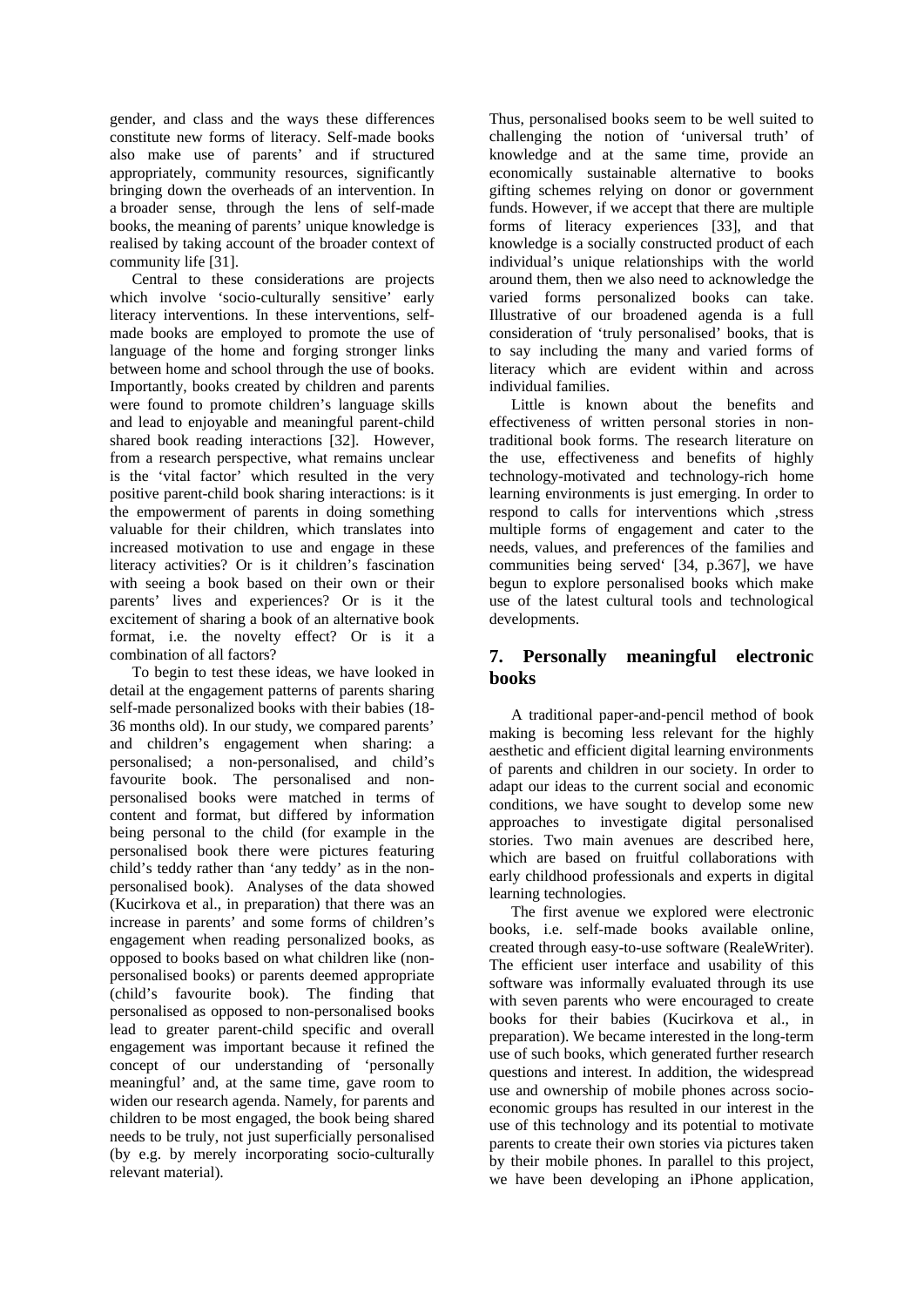which allows its users create and write stories using their own pictures downloaded or taken by the iPhone. The application further develops the idea of easy storage and sharing of personalized stories and the multitude of forms and formats they can take. This format also has the potential for the exchange of stories between carers and the development of elearning and digital communities

By looking at various formats of personalized books - be it via applications on smart devices, electronic books on the computer or in their traditional paper form - we have endeavoured to acknowledge parents' multiple book-engagement preferences, as well as the varying resources at their disposal. We also have sought to remediate the research gap in relation to practical solutions of how to use and create personally meaningful, selfmade books. What remains to be explored is the 'power' of personalised books to achieve traditional end results of shared book reading, i.e. to foster children's socio-cognitive skills and positive parent-child relationships.

## **8. Future work**

Our investigation is at an early stage with our ultimate objective the design of a practical and efficient family based early literacy intervention. We plan to evaluate whether personalised story of various kind, is beneficial and appropriate for parents and children. Or, to put it more broadly, we plan to challenge the notion that supporting meaningful story sharing in a focused and supportive learning environment facilitated by the written form of stories, may represent viable alternative to the currently employed home book reading interventions.

Self-made personalized books in all their possible forms and formats will be investigated, underpinned by our commitment to an all-inclusive way of parents' and children's engagement in meaningful story sharing.

The planned project results fit with the current recommendations for socio-culturally parenting interventions and are likely to be of interest to policy makers, early years professionals and ultimately, researchers and parents.

## **9. Conclusion**

Parent-child shared book reading constitutes an exemplary early literacy intervention. The sociocultural relevance and economical sustainability of previous interventions has begun to be questioned by researchers. We have argued that there is a need to develop and evaluate interventions which are based around personalised books, as these are more likely to engage children and parents in contrast to interventions which simply provide books for families, or simply providing recommendations

from experts about the 'best' way to carry out activities which may not suit the child or the family. We believe that these books promote enjoyable parent-child interaction, are reflective of sociocultural considerations, provide individualised contexts of learning and have heightened relevance to children. All this should lead to frequent, focused story sharing, and in turn, to positive parent-child relationship and child's increased socio-cognitive skills. By identifying the important design considerations in this area, our work provides a practical framework in which to consider the current need to realize the full potential of parentchild meaningful story sharing. The planned investigations will evaluate the view that personal stories shared through books (be it in their paper or digital form) have the potential to harness special benefits which go beyond those usually found in shared book reading, while recognising the power of family multimodal literacy resources and giving rise to meaningful parent-child interactions.

## **10. Acknowledgements**

We would like to thank Paul Hogan from kMi for his help in developing the iPhone application and Mark Condon and Prof Colin Harrison for their help with the RealeWriter software.

## **11. References**

[1] J. Currie, "Early Childhood Education Programs", Journal of Economic Perspectives, 15, 2, 2001, pp. 213- 238.

[2] J. Belsky, D.Vandell, M. Burchinal, K. A. Clarke-Stewart, K. McCartney and M. Owen, "Are there longterm effects of early child care?", Child Development, 78, 2007, pp. 681–701.

[3] M. Senechal, "Testing the home literacy model: Parent involvement in kindergarten is differentially related to grade 4 reading comprehension, fluency, spelling, and reading for pleasure", Scientific Studies of Reading, 10, 2006, pp. 59-87.

[4] A. Locke, J. Ginsborg, and I. Peers, "Development and disadvantage: implications for the early years and beyond", International Journal of Language and Communication, 37, 1, 2002, pp. 3-15.

[5] V. Muter, C. Hulme, M. J. Snowling, and J. Stevenson, "Phonemes, Rimes, Vocabulary, and Grammatical Skills as Foundations of Early Reading Development: Evidence From a Longitudinal Study", Developmental Psychology, 40, (5), 2004, pp. 665–681.

[6] D.J. Messer, The Development of Communication: From Social Interaction to Language, Chichester, England: John Wiley & Sons, 1994.

[7] M. Senechal, G. Ouellette, and D. Rodney, The misunderstood giant: On the predictive role of early